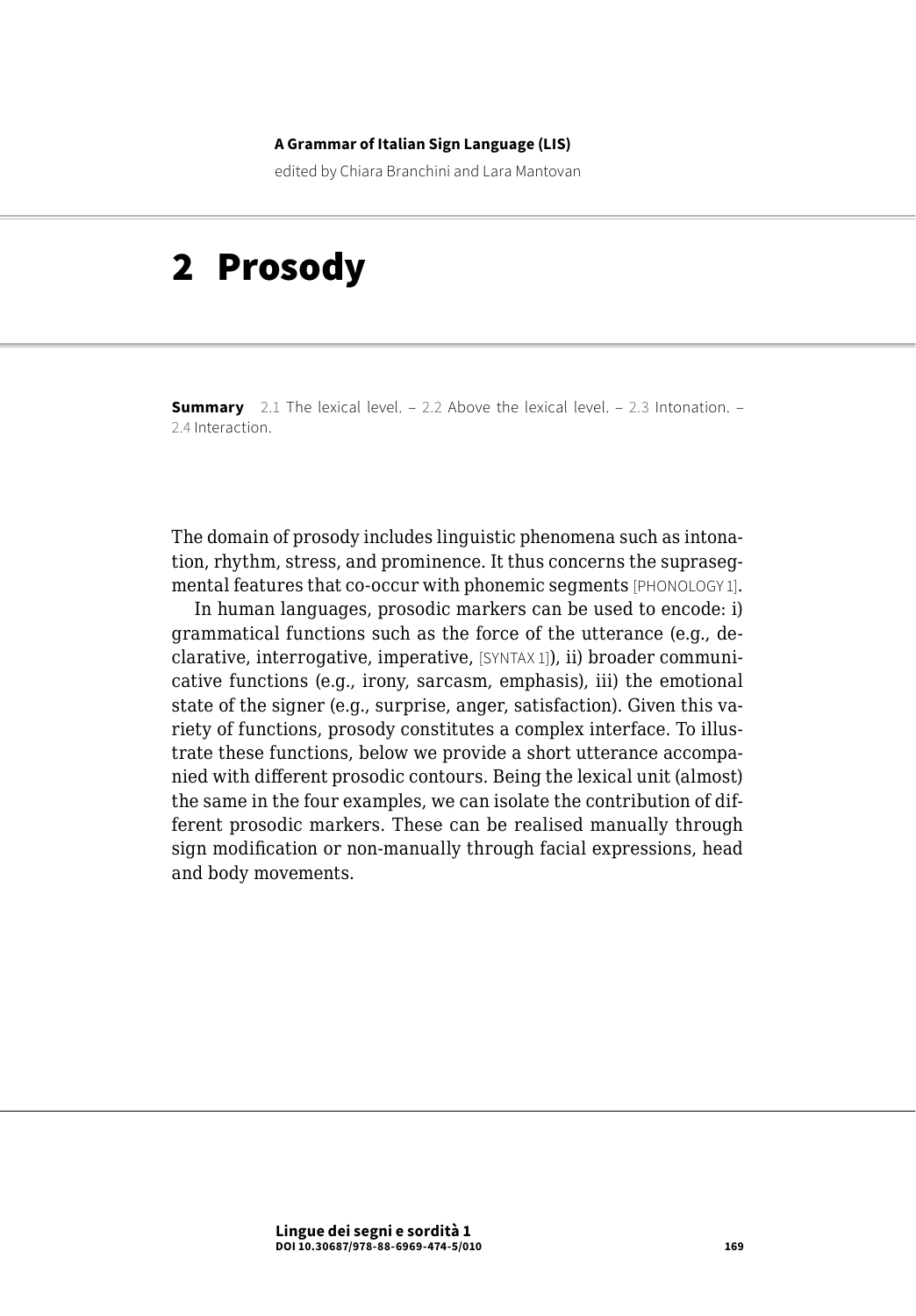a.TABLE CLEAN 'The table is clean.' (declarative) ht-f re  $\overline{\text{b}}$ .TABLE CLEAN 'Is the table clean?' (polar interrogative) **we** md **c.**TABLE PE CLEAN<sub>[prolonged]</sub>  $\frac{1}{2}$ 'This table is so clean!' (ironic) we md ht-f  $\frac{\text{m}{\text{u}}}{\text{d}}$ .Table clean 'The table is clean!' (surprised)

Examples (a) and (b) show that in LIS a declarative sentence is distinguished from a polar interrogative by means of non-manual markers. Specifically, neutral eyebrows and neutral head position mark the declarative, whereas raised eyebrows (re) and forward head/body lean (htf) mark the polar interrogative. In such instances, non-manual markers function as prosodic markers in defining the illocutionary force of a sentence. When irony is applied to a sentence, we observe a clash between the literal evaluation expressed by the signs (positive or negative) and the signer's attitude (compliment or criticism). In the ironic sentence shown above (c), irony is signalled by specific prosodic markers: the prolonged articulation of the evaluative manual sign (clean) and non-manual markers such as wide-open eyes (we) and mouth-corners down (md). The fact that the line of the lips turns down indicates that the signer wants to convey criticism. This is clearly in contrast with the positive evaluation expressed by the sign CLEAN. This clash between mouth position and manual sign triggers the ironic interpretation.

Sentence (d) demonstrates that prosody can convey emotional states, too. In this case, the signing production is accompanied by initial mouth-corners down (md) and then forward head tilt (ht-f) and wideopen eyes (we). These non-manual cues taken together convey surprise.

As shown in the examples above, prosodic markers do not necessarily occur one after the other, but they can be produced simultaneously in a layering fashion. This possible overlapping distribution is a typical feature of sign language prosody.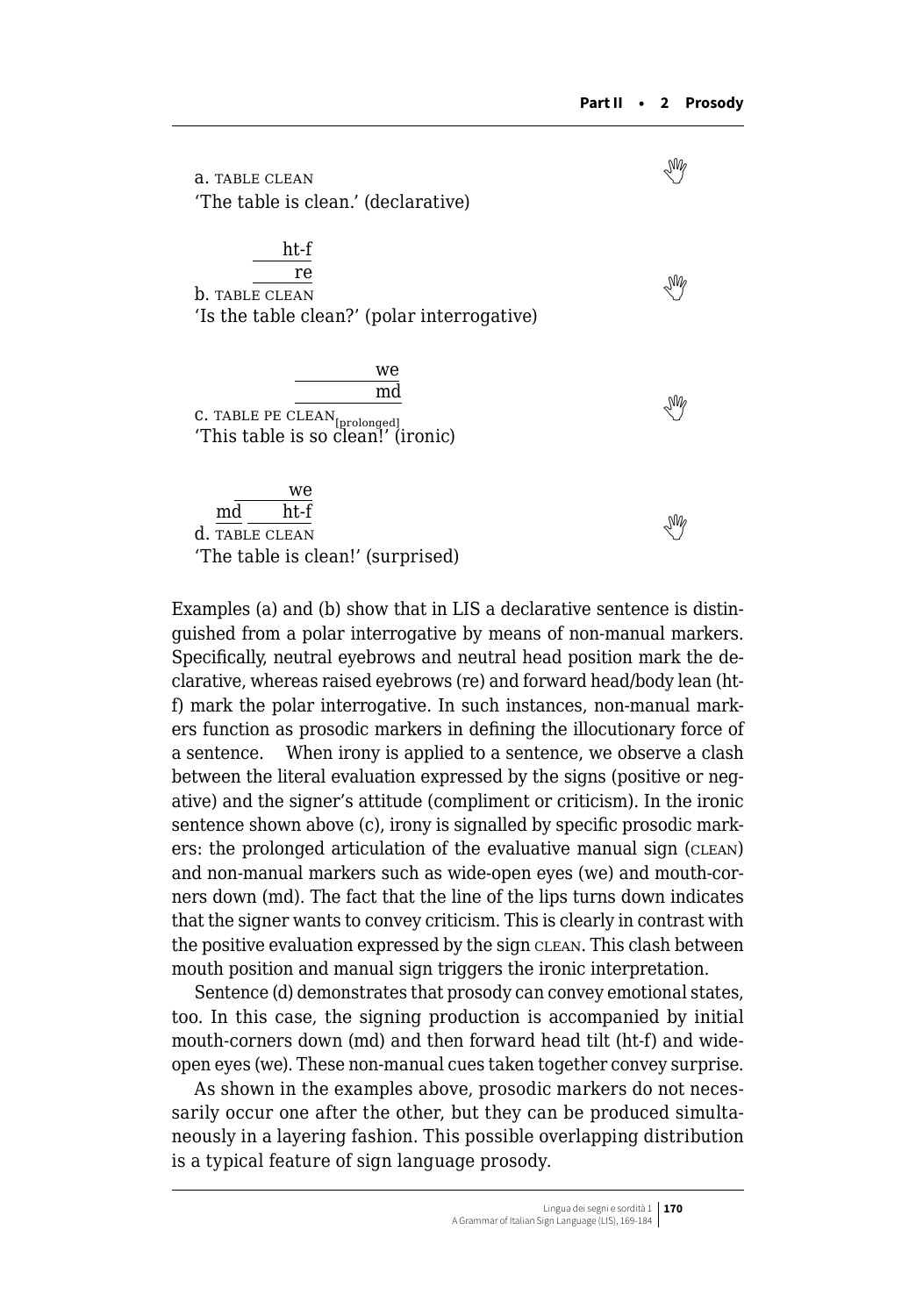In sign languages, prosody can be conveyed in different ways and with different articulators. An important distinction that must be acknowledged is that between manual and non-manual prosodic markers. If we look at the prosody conveyed by the hands, the main manual prosodic features are: the movement component, the spreading of the non-dominant hand, and hand switching. Movement includes features, such as rhythm, length or duration, and tension. Even absence of movement (i.e. pauses) can convey important prosodic information, for example the boundary between prosodic constituents. The non-dominant hand used in two-handed signs [PHONOLOGY 1.4.2] may be maintained in the following signs. This spreading phenomenon usually marks a precise prosodic domain. It can also produce a semantic contribution as in the case of buoys [LEXICON 1.2.3]. Hand switching (i.e. the reversal from one hand to the other) can represent an indicator of prosodic boundary. Prosodic markers realised non-manually may involve facial expressions (eyebrows, eye aperture, eye gaze, cheeks, mouth, lips, chin position), mouthing and mouth gestures, head position, shoulder position, and body posture.

Prosodic markers can also be classified according to what is actually marked. This categorisation distinguishes between boundary markers (or edge markers), which mark either the beginning or the end of prosodic constituents, and domain markers, which spread over the entire extent of prosodic constituents. Below, we show a LIS sentence to illustrate the distinction between boundary and domain prosodic markers and also the layering distribution of different markers.

| e <sub>b</sub><br>sq                                    |    |
|---------------------------------------------------------|----|
| hn<br>re.                                               |    |
| 'donna' [pe] 'prima' [lavo]<br>'banca'                  | Ng |
| WOMAN PE FIRST IX WORK BANK, INSIDE                     |    |
| 'The woman who is first (on the list) works in a bank.' |    |

From a syntactic perspective, this example is composed by a relative clause (woman PE FIRST IX) followed by a main clause (work bank inside). These two larger prosodic domains are differentiated by the presence/absence of domain prosodic markers: squinted eyes and raised eyebrows (i.e. the typical non-manual markers of relative clauses, [SYNTAX 3.4.6]) spread over the first domain, whereas neutral facial expressions mark the second one. Moreover, the two prosodic domains are separated by specific boundary prosodic markers, namely a signing pause, an eye blink, and a head nod. Another observation concerns the spreading of mouthing. Specifically, we find that *prima*, 'first', spreads over the signs FIRST and the adjacent indexical Ix.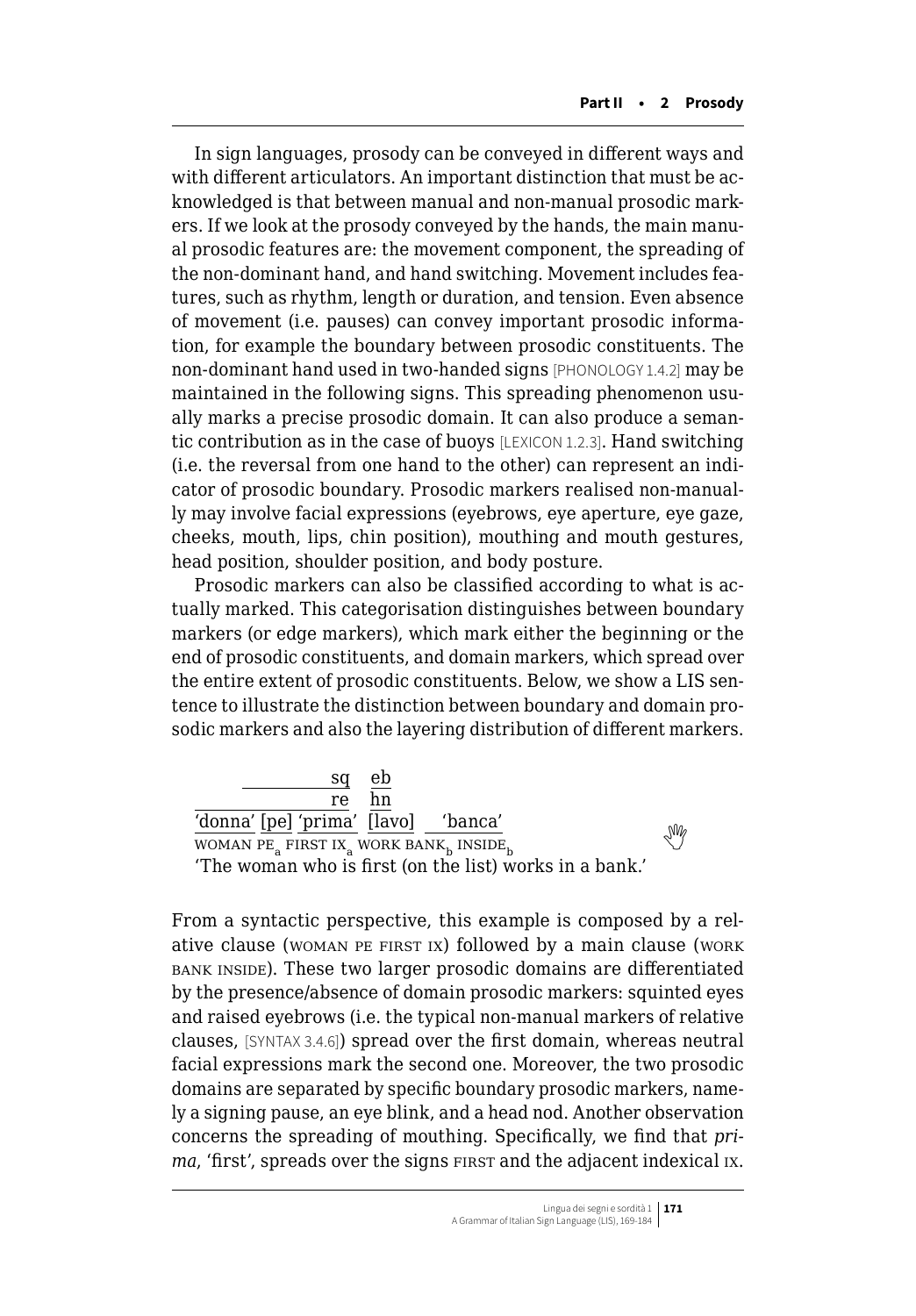<span id="page-3-0"></span>A similar case is the spreading of *banca* 'bank' over the signs bank and the adjacent preposition INSIDE. Both cases are interesting from a prosodic perspective because they show that mouthing is used as a domain marker signalling the presence of a small prosodic constituent (i.e. prosodic word, [PHONOLOGY 2.2.1]).

Prosodic descriptions usually deal with two types of domains, which are reflected in the structure of this chapter: i) domains at the lexical level, such as syllable and foot [PHONOLOGY 2.1] and ii) domains above the lexical level, such as prosodic word, phonological phrase, intonational phrase, and phonological utterance [PHONOLOGY 2.2]. The remainder of the chapter addresses the issues of intonation [PHONOL-OGY 2.3] and interaction [PHONOLOGY 2.4]. For further details about interaction in LIS, the reader is referred to [PRAGMATICS 10].

### **2.1 The lexical level**

Between the phonemic level (i.e. the set of phonemes used in a language) and the lexical level (i.e. single lexical entries belonging to the lexicon of the language) we find two prosodic constituents: the syllable [PHONOLOGY 2.1.1] and the foot [PHONOLOGY 2.1.2]. Therefore, the prosodic hierarchy included in this (sub-)lexical level is the following: (phonemic level) - - - syllable - - - foot - - - (lexical level).

#### **2.1.1 Syllable**

The movement component [PHONOLOGY 1.3] plays a very important role in the articulation of signs because it determines the dynamic flow and allows the other formational parameters (handshape, orientation, and location) to change during the signing production. The importance of movement is also sustained by the observation that signs must include at least one movement. If they lack movement, they are considered ill formed. To repair an ill-formed sign, an epenthetic movement needs to be inserted [PHONOLOGY 3.2.1]. Given the prominent role of movement in sign articulation, many scholars consider it as the nucleus of the sign syllable.

The syllable is defined as an intermediate prosodic unit between the phoneme and the foot. The number of syllables contained in a sign is determined on the basis of the number of sequential movements produced. If the sign contains one movement segment only, as LIFE (a), it is considered a monosyllabic sign. Conversely, if it contains two movement segments, as LIVE (b), it is considered a disyllabic sign.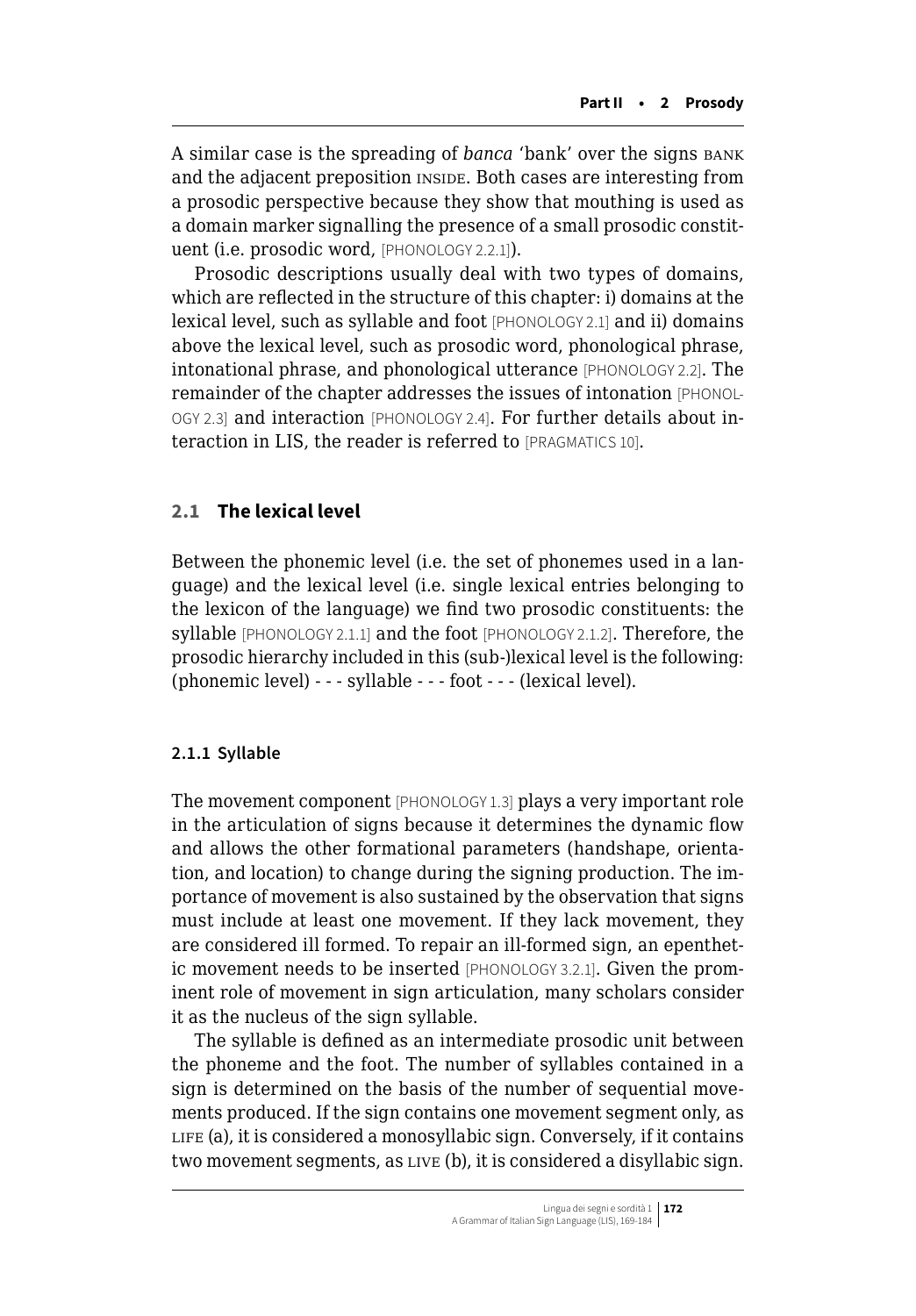| a. LIFE | M                |
|---------|------------------|
| b. LIVE | $\mathbb{W}_{c}$ |

Interestingly, the two examples above show a minimal pair of signs that are distinguished by syllable number only (one vs. two syllables).

The movement component also determines syllable weight. Like in other languages, in LIS, syllables can be of two types: light and heavy. A light syllable can be recognized by the presence of a simple movement, which can be a primary movement (a) (otherwise known as path movement, [PHONOLOGY 1.3.1], or a secondary movement [PHO-NOLOGY 1.3.2], be it a handshape change (b) or an orientation change (c).

| a. STREET    |  |
|--------------|--|
| b. SWITCH_ON |  |
| C. OPEN      |  |

These three examples count as monosyllabic signs, and each one includes one light syllable. On the other hand, a heavy syllable is characterised by a complex movement, which is defined as the simultaneous combination of two movements. In LIS, it is possible to combine: i) a path movement with a handshape change, as in copy (a), ii) a path movement with an orientation change, as in FIRST TIME (b), and iii) a handshape change with an orientation change, as in case (c).

| a. COPY       |            |
|---------------|------------|
| b. FIRST_TIME | $\sqrt{M}$ |
| C. CASE       | $\sqrt{M}$ |

These three examples count as monosyllabic signs and each one includes one heavy syllable.

Syllables in LIS may also differ in terms of visual sonority. The degree of sonority depends on movement prominence, in particular on the kind of articulatory joint used to produce the movement. The closer the joint is to the signer's body, the higher the sonority of the relevant syllable. For sign language syllables, the following sonority hierarchy has been identified: shoulder > elbow > wrist > base joints > non-base joints (from the most to the least prominent joint). To illustrate, we present five LIS signs, ordered from the highest to the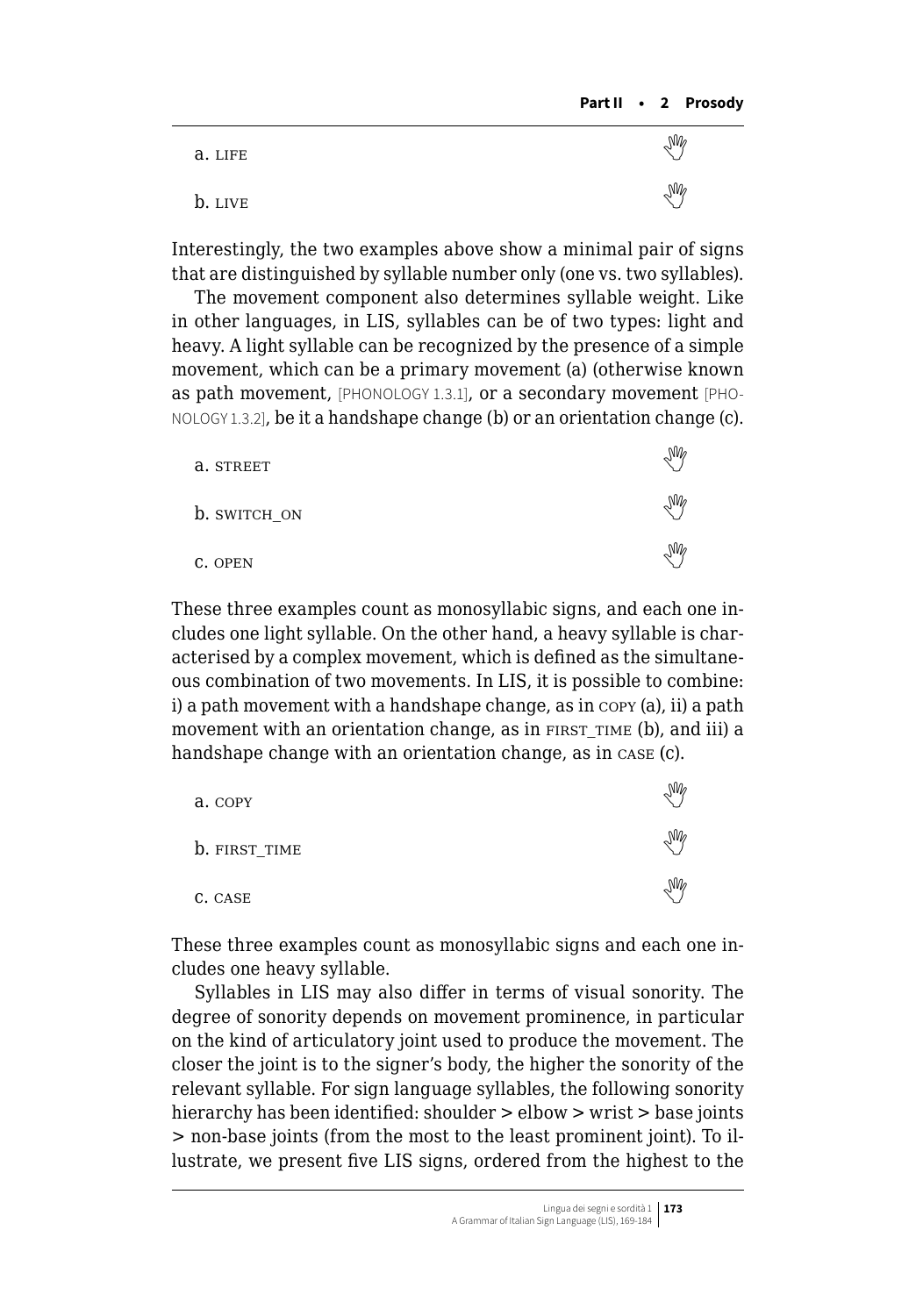lowest level of sonority: ADULT (shoulder), THANK\_YOU (elbow), SPRING (wrist), DUCK (base joints), and TITLE (non-base joints).

| a. ADULT     | M                   |
|--------------|---------------------|
| b. THANK_YOU | M                   |
| C. SPRING    | M                   |
| d. DUCK      | $\sqrt{M_{\gamma}}$ |
| e. TITLE     | M                   |

#### **2.1.2 Foot**

A foot is a prosodic constituent that dominates the syllable and is itself dominated by the prosodic word. So, a foot is composed of syllables and, in turn, feet compose prosodic words. The discussion about this intermediate prosodic level is relevant to this chapter because, contrary to other sign languages (which show a tendency toward monosyllabic signs), LIS shows a tendency for signs to be at least disyllabic, and hence to be internally more complex.

To provide an inventory of LIS rhythmic structure, it is worth looking at the patterns that are attested in the language. The possible combinations of syllables are the following: light + light (with repetition), light  $+$  light (with no repetition), heavy  $+$  heavy (with repetition), heavy + heavy (with no repetition), light + heavy, and heavy + light. Below, one example for each pattern is provided and discussed.

By definition, the light + light syllable alternation includes two simple movements. These can be of the same type and repeated twice, as in stupid, which requires the repetition of an orientation change.

and horizontal, while the second one is straight and vertical.

## stupidand the stupid of the stupid stupid of the stupid stupid stupid stupid stupid stupid stupid stupid stup

Note that the same type of movement can be produced twice with a change in the angle of the second movement. For example, the sign TABLE CLOTH is articulated with two path movements interpolated with a 90° angle change: as a consequence, the first one is straight

table\_cloth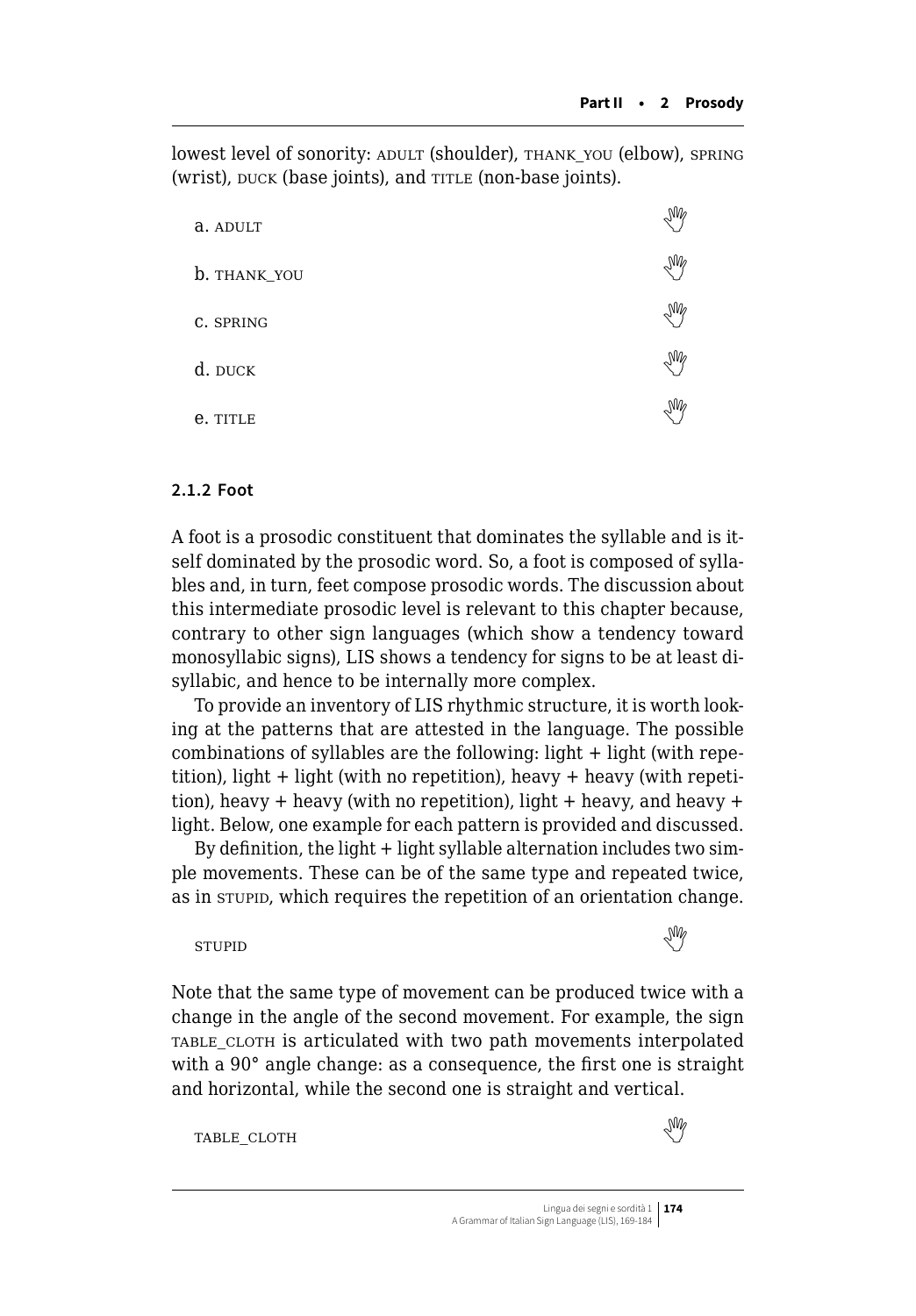A similar case, which however is obtained through a 180° angle change, is the sign TENNIS.

tennis 

Another (less frequent) possibility is light + light with no repetition: it combines two simple movements that look different. One such case is the sign league, which displays a circular path movement followed by a straight horizontal path movement.

LEAGUE**And the COVID-19** 

The heavy + heavy syllable alternation includes two complex movements, which again can be the repetition of the same kind of movement, as in DIRTY (a) or two different movements, as in DISREGARD (b).

| a. DIRTY     | M                |
|--------------|------------------|
| b. disregard | $\mathbb{W}_{c}$ |

The sign DISREGARD includes two different complex movements: a path movement combined with handshape change (closing from curved open L to closed G) followed by a path movement combined with handshape change (opening from closed G to L).

Heavy and light syllables can also be combined together, even if such configurations are not frequent in the LIS lexicon. We can find both the light  $+$  heavy and the heavy  $+$  light patterns. An example of light  $+$  heavy is the sign important, which is composed by a downward path movement followed by an upward movement combined with handshape change (opening from A to L handshape).



An example of heavy  $+$  light is the idiomatic sign  $MKE_FUN_OF$ , which is realised in the first syllable with forward path movement and handshape change (closing from curved open L to closed G) and in the second syllable with a circular path movement.

```
MAKE_FUN_OF
```
The variation between light and heavy syllables determines prominence in the signing flow.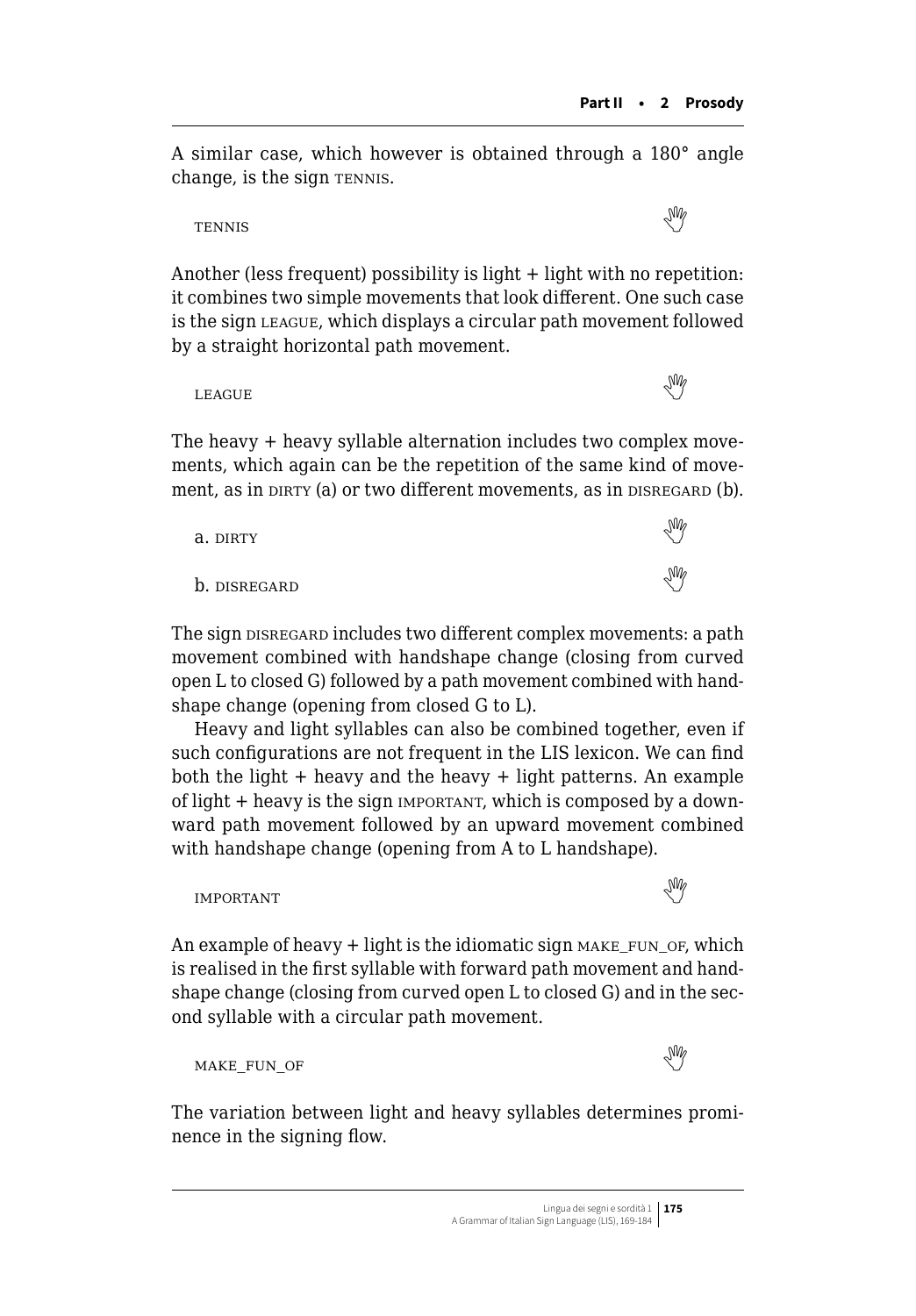#### <span id="page-7-0"></span>**2.2 Above the lexical level**

The remainder of the chapter deals with the prosodic domains above the lexical level. In particular, we discuss the prosodic markers attested in the prosodic word [PHONOLOGY 2.2.1], in the phonological phrase [PHONOLO-GY 2.2.2], in the intonational phrase [PHONOLOGY 2.2.3], and in the phonological utterance [PHONOLOGY 2.2.4]. To sum up, the prosodic hierarchy relevant to this section is the following: (lexical level) - - - prosodic word - - - phonological phrase - - - intonational phrase - - - phonological utterance.

#### **2.2.1 Prosodic word**

The prosodic word is the constituent that dominates the foot and is dominated by the phonological phrase. In most of the cases, it corresponds to one single lexical sign, as in the monosyllabic sign FOOTBALL.

## FOOTBALLWE

However, there are also cases in which prosodic words involve more than one sign: compounding and cliticisation. As we will see, prosodic words in LIS may be marked by mouthing and other non-manuals as domain markers and may involve phonological phenomena aimed at reducing contrastive features, such as different handshapes or different movements.

As for compounds [MORPHOLOGY 1], the two stems constitute a potential single prosodic word. It has been observed a tendency to reduce phonological contrasts between the stems, for example through assimilation [PHONOLOGY 3.1.1] or non-dominant hand spread. By making the stems look more similar, a more well-formed prosodic word is produced. For example, in the citation form of the compound  $H_{EAD}^CCL(Y)$ : 'a\_lot' (meaning 'intelligent'), the stems display very different handshapes: G and Y. In a widespread variant of this compound, shown below, regressive handshape assimilation is observed: the handshape of the first stem, G, assimilates the selected fingers of the handshape of the second stem (i.e. extended thumb and extended pinky).



'Intelligent'



 $CL(Y)$ : 'a lot'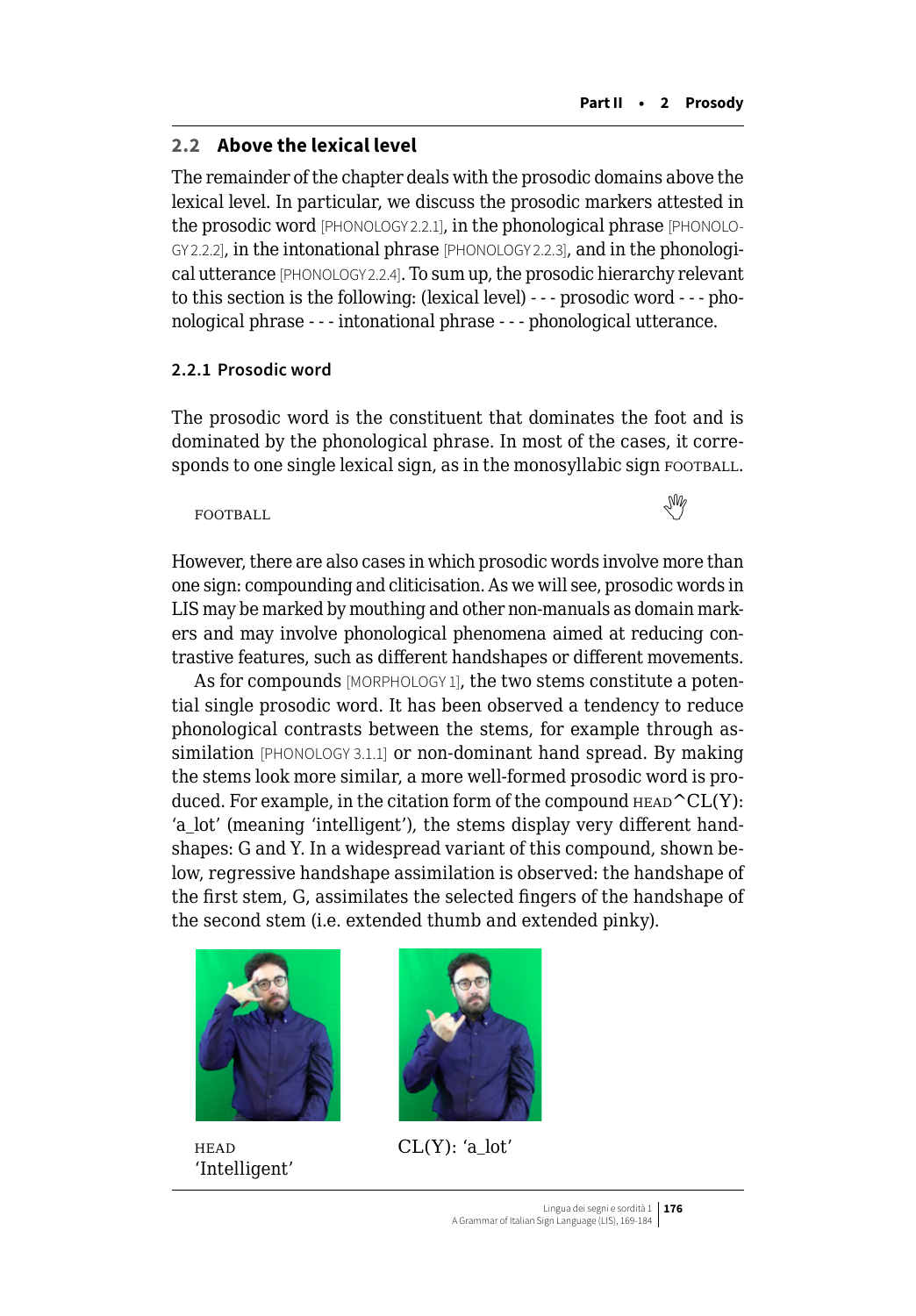The stem HEAD is thus produced with a complex handshape, which is phonologically more similar to the handshape of the second stem. The reduction of phonological contrast between the two stems results in a more well-formed prosodic word.

In cliticised forms, a functional sign such as a weak pointing sign attaches to a lexical host. In this configuration, handshape assimilation [PHONOLOGY 3.1.1] or coalescence [PHONOLOGY 3.1.2] may occur. The example below shows a prosodic word formed by a lexical sign,  $h$  house, and a cliticised determiner,  $I(X|B)$ , which has undergone progressive assimilation.



 $h_{\text{HOLSE}}$  ix(B) 'That house'



Prosodic words formed by more than one sign may also include a negative sign. In the example below, the negative sign EXIST, NOT attaches to the predicate need. The prosodic word is accompanied by a slight sideto-side headshake, which is the typical non-manual marker conveying negation [SYNTAX 1.5.2]. In this case, it spreads regressively from the negation to the predicate, thus functioning as a domain prosodic marker.

hs NEEDEXIST.NOT 'It's not necessary.'

According to their citation forms, NEED is articulated with S handshape and EXIST.NOT with L handshape. When the two signs form a prosodic word, we may observe two phonological processes. Some signers produce need with L handshape, thus realising regressive assimilation. Other signers produce a handshape change opening from closed G handshape to L handshape, as shown above.

A similar example is the prosodic word formed by the predicate see and the negative sign never. In their citation forms, see is articulated with V handshape, while never requires I handshape. To reduce the phonological distance between the two handshapes, the first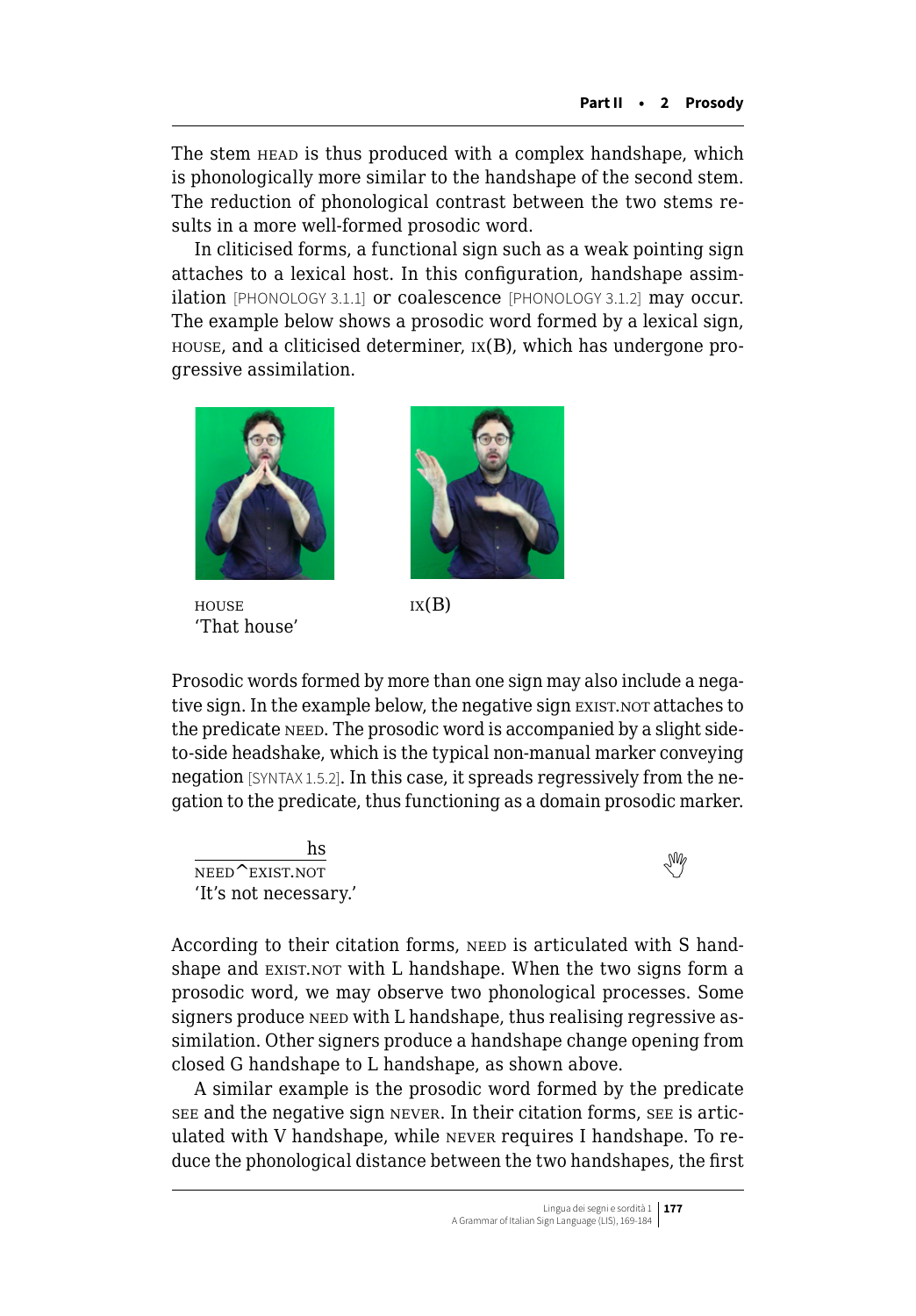one is reduced from V to G (i.e. from extended index and middle finger to extended index only). The movement component also undergoes assimilation: while in the two basic forms two different path movements are produced (forward in see and ipsilateral in never), the prosodic form displays one movement only.

seeNever New York and the Second State of the Second State of the Second State of the Second State of the Second State of the Second State of the Second State of the Second State of the Second State of the Second State of 'I've never seen it.'

Another example of prosodic word formed by two signs is woman person. In this case, the lexical sign woman is followed by a functional sign localising the referent in the signing space. The insertion of the sign person is functional to verb agreement, as shown by the indexes in the glosses.

'donna'  $\frac{100 \text{ m}}{100 \text{ N}}$  $\frac{100 \text{ m}}{100 \text{ N}}$  $\frac{100 \text{ m}}{100 \text{ N}}$   $\frac{100 \text{ m}}{100 \text{ N}}$   $\frac{100 \text{ m}}{100 \text{ N}}$ 'The woman is flirting with me.'

An effect of the prosodic word is that the movement repetition required by the citation form of the sign woman disappears. Interestingly, the mouthing associated with woman, 'donna', spreads over the whole prosodic word. In this case, mouthing functions as domain marker.

## **2.2.2 Phonological phrase**

Phonological phrases are composed of one or more prosodic words. They generally correspond to syntactic constituents, such as nominal phrases, prepositional phrases, and verbal phrases. As we will see, phonological phrases in LIS may be marked by non-dominant hand spreading as domain marker, as well as by head nod, eye blink, movement repetition, final hold, and phrase-final lengthening as rightedge markers.

It may happen that after the articulation of a two-handed sign, the non-dominant hand remains in place until the end of the phonological phrase. This phenomenon, known as *non-dominant hand spreading*, functions as domain prosodic marker. It can be observed in the example below. The phonological phrase starts with the symmetric twohanded sign book, articulated with B handshape. The non-dominant hand in B handshape is maintained through the whole phonological phrase, while the dominant hand articulates another sign, ix(dem).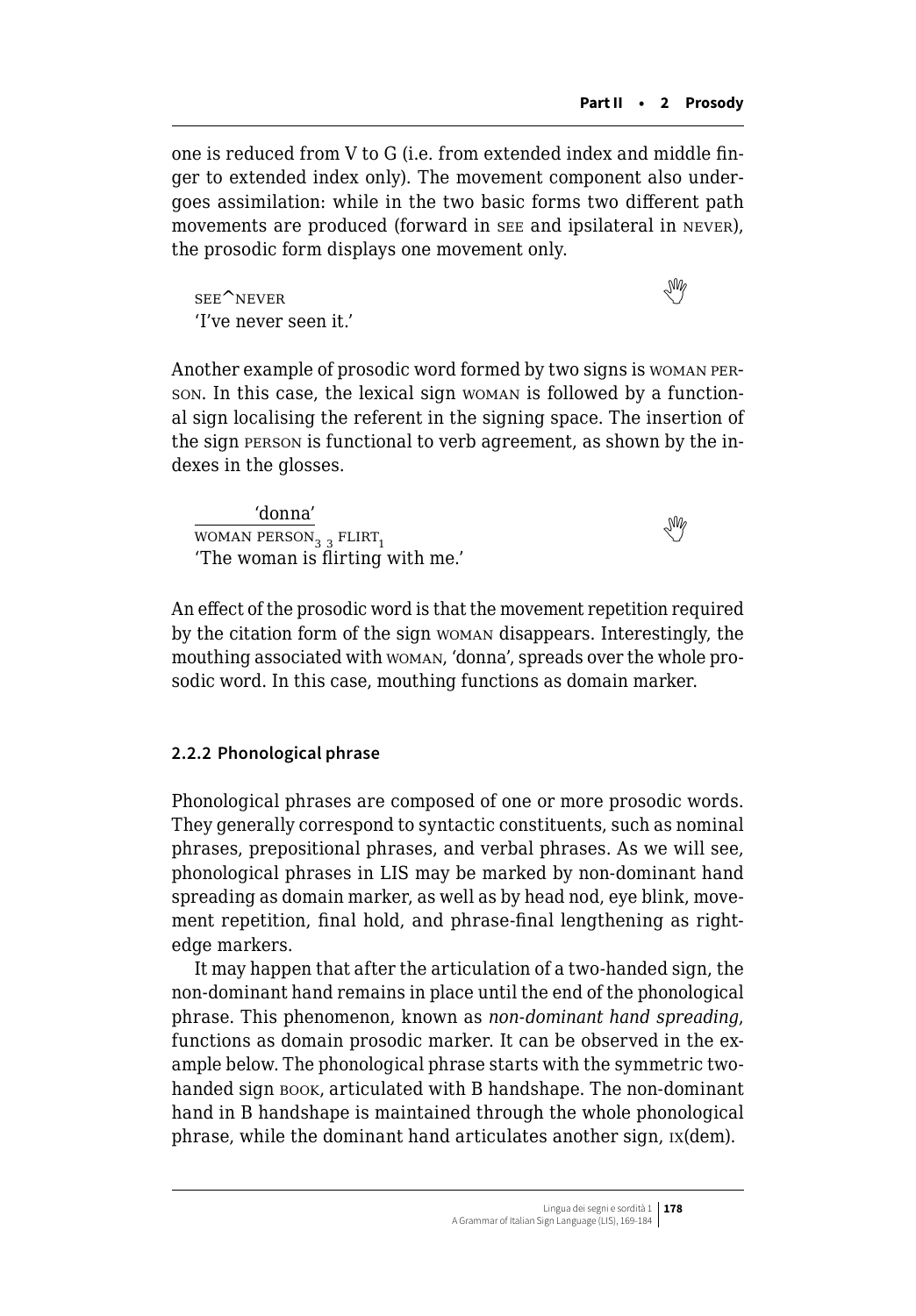hn dom: **book ix(dem)** INTERESTING n-dom:book Ix(ue) INTERESTING<br>n-dom: book B------'That book is interesting.'

At the right edge of the phonological phrase, a head nod is produced. In the rightmost periphery of phonological phrases, we may also find other boundary markers. For instance, final lengthening is a common prosodic phenomenon occurring at the end of LIS nominal expressions. In particular, the duration of postnominal modifiers tends to be longer than that of prenominal modifiers. The adjective BEAUTIFUL is one of the few adjectives in LIS that can occur before or after the noun [SYNTAX 4.5.1], as shown in (a) and (b), respectively.

 $a.$ travel america  $ix(loc)$  beautiful experience 'My travel to the States was a beautiful experience.'

<sup>b</sup>. travel america ix(loc) experience beautiful  'My travel to the States was a beautiful experience.'

The screenshots below show that, under the same context and semantic interpretation, the distribution of the adjective BEAUTIFUL has an effect on its duration. When it is produced before the noun (a), the path movement is shorter and therefore the sign duration is shorter. Moreover, the sign in phrase-final position, experience, exhibits three forward movements, while in its citation form only two movements are required.

**Table 2** Prenominal adjective



|          | BEAUTIFUL  | EXPERIENCE |
|----------|------------|------------|
| duration | shorter    | longer     |
| movement | $\sqrt{ }$ |            |

When BEAUTIFUL is produced after the noun (b), the path movement is longer and thus the sign is characterised by longer duration. As for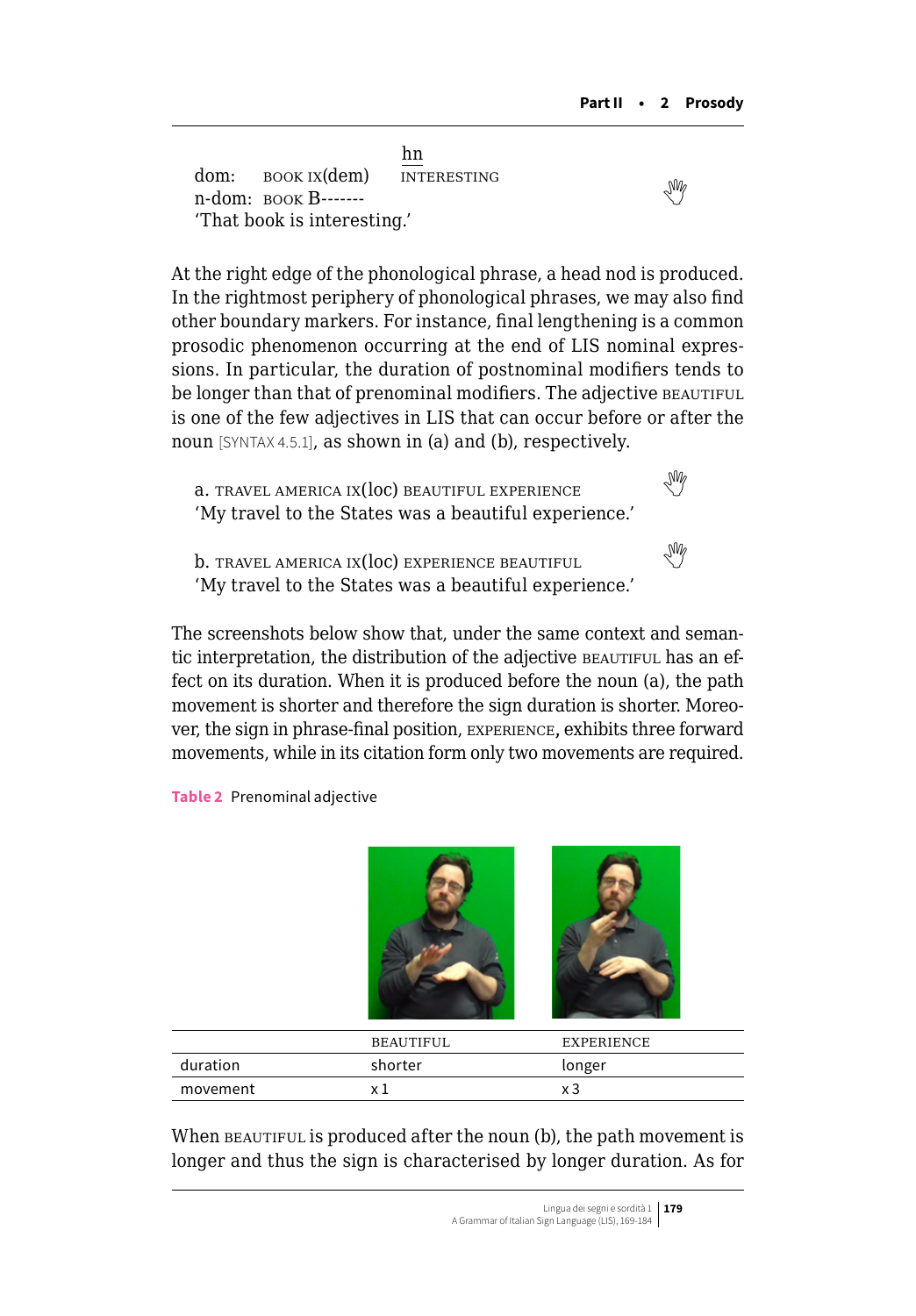the noun experience, being in phrase-initial position, the sign exhibits two movements only.

**Table 3** postnominal adjective

|          | <b>EXPERIENCE</b> | <b>BEAUTIFUL</b> |
|----------|-------------------|------------------|
| duration | shorter           | longer           |
| movement | x 2               | $\times 1$       |
|          |                   |                  |

The final lengthening observed at the end of the phonological phrase is generally perceived as a hold in the final sign. Final lengthening at the end of the phonological phrase is also observed when this domain does not appear in sentence-final position, as can be observed in the example below.

eb house inside book zero  'There isn't any book in the house.'

The phonological phrase house inside is marked by final lengthening and movement repetition on the rightmost sign (the preposition inside), as well as eye blink right after it. As for movement repetition, it is important to note that, in its citation form, INSIDE is articulated with a single downward movement. Conversely, in the example above, this sign is characterised by movement reduplication (i.e. two downward movements).

## **2.2.3 Intonational phrase**

Intonational phrases constitute a larger prosodic domain, composed of one or more phonological phrases. They generally correspond to syntactic constructions, such as topicalisation [SYNTAX 2.3.3.3], parentheticals, restrictive and non-restrictive relative clauses [SYNTAX 3.4]. Layering of different non-manual markers in this prosodic domain is expected.

As in other sign languages, the boundaries of intonational phras-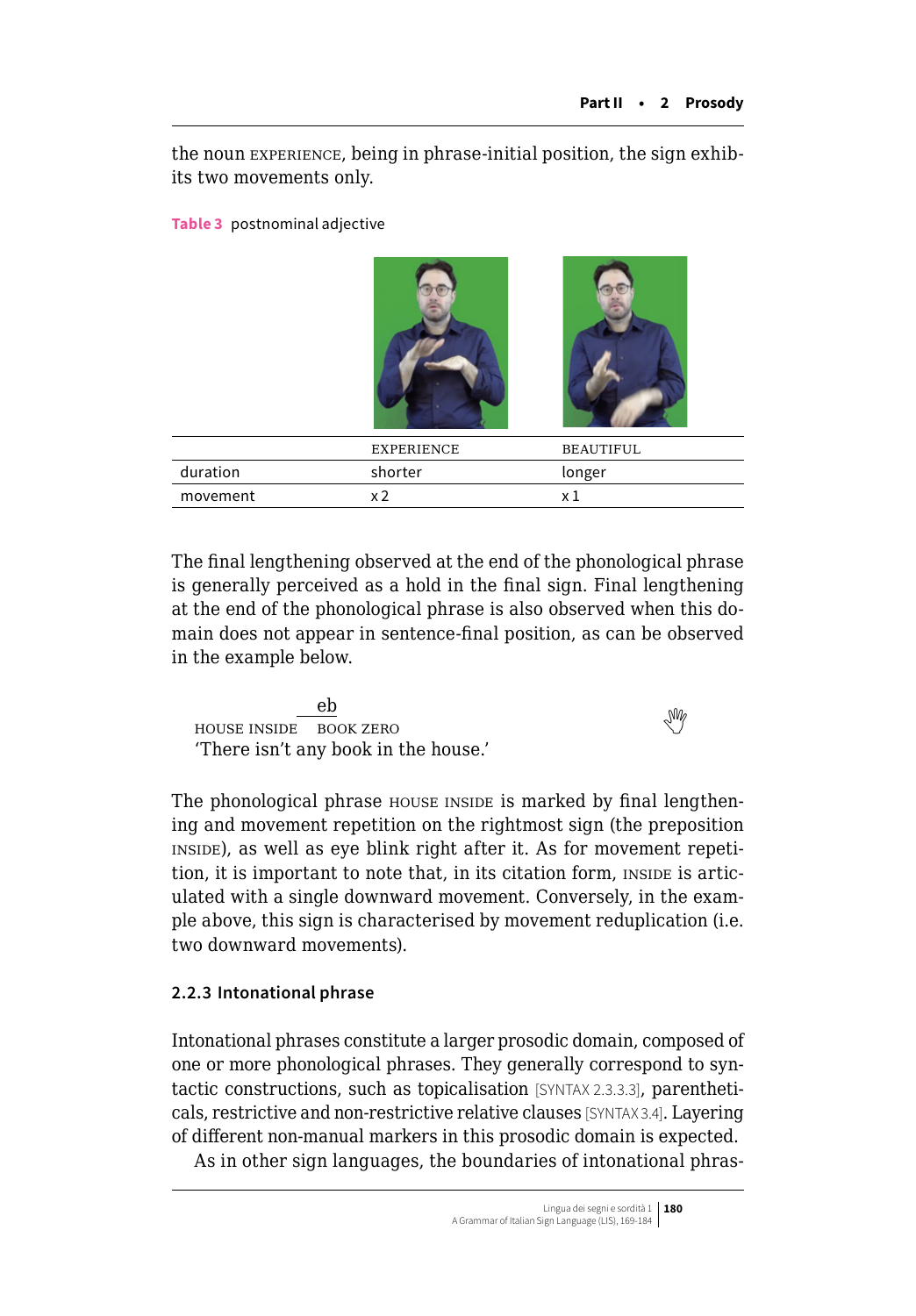es in LIS are often marked by signing pauses, lowering of the hands, eye blinks, and head nods. Manual signs and gestures with discourse function (e.g., WELL and PALM\_UP, shown below) may also occur at the beginning or at the end of this prosodic domain.



a. well



b. palm\_up

As for domain markers, main clauses usually appear with neutral non-manuals and differ from embedded clauses, which conversely display marked non-manuals spreading over the whole clause. The type of non-manual domain markers depends on the type of embedded clause (for an overview, see [PHONOLOGY 2.3]. To illustrate, we present below a case of topicalisation [PRAGMATICS 4.2].

| hn                            |   |
|-------------------------------|---|
| er                            |   |
| hs<br>sa                      |   |
| CAKE $IX$ (dem) FLOUR EMPTY   | M |
| 'This cake, it has no flour.' |   |

The topicalised constituent, cake ix(dem), is separated from the rest of the sentence by two boundary markers produced right after the pointing sign: head nod and eye blink. The two parts of the sentence are further distinguished by domain markers, in that the topicalised constituent is marked by squinted eyes, while the rest of the sentence is not. Note that the side-to-side headshake co-occurring with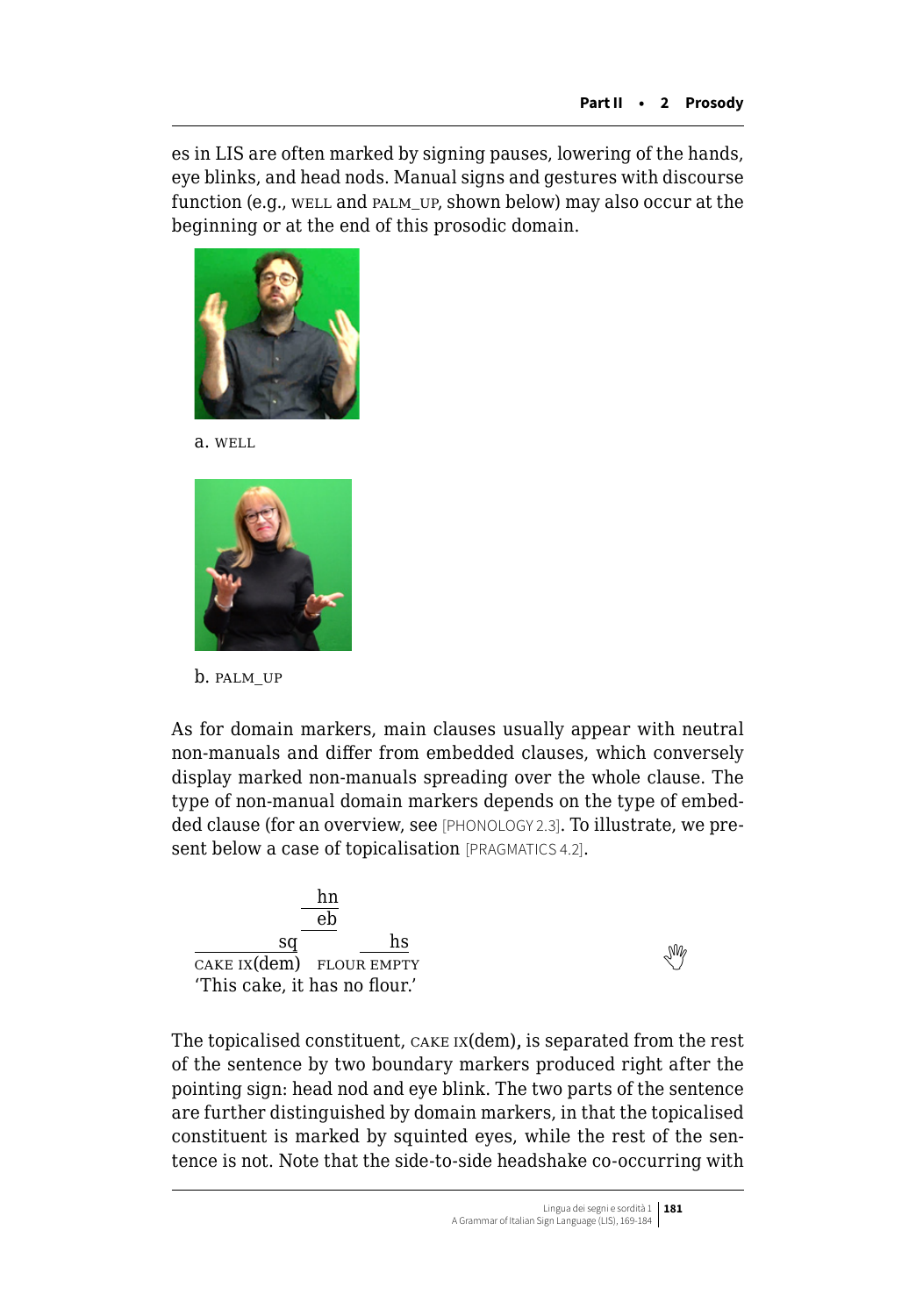<span id="page-13-0"></span>the negative quantifier EMPTY is not a prosodic marker, but the typical non-manual associated with negative signs.

As similarly observed at the end of phonological phrases, the right edge of intonational phrases is also marked by final lengthening. This prosodic phenomenon has been found in particular on sentence-final wh- signs (e.g. WHAT, HOW, WHO) and with sentence-final aspectual marker pone, but it is likely to be a general phrase final lengthening effect.

#### **2.2.4 Phonological utterance**

The phonological utterance represents the largest prosodic domain. It may include one or more intonational phrases. Being this prosodic domain an interface with other aspects of linguistic and non-linguistic communication, phonological utterances allow to observe a variety of discourse phenomena: coherence [PRAGMATICS 5.1], cohesion [PRAGMATICS 5.2], reference tracking [PRAGMATICS 2], turn regulation [PRAG-MATICS 10.2].

## **2.3 Intonation**

Intonation represents the prosodic contour spreading through the whole utterance. It is a complex interface phenomenon since it closely interacts with other linguistic domains, such as syntax, semantics and pragmatics.

All human languages are endowed with intonational patterns, which are superimposed on segmental material. There is general consensus on the functional parallelism between intonational melodies in spoken languages and visual patterns in sign languages. In signed discourse, strings of manual signs are accompanied by nonmanual features creating intonational patterns.

Crucially, different facial expressions often co-occur in a layering fashion, thus realising bundles of non-manual markers. In the polar interrogative shown below, we can observe a polar intonation realised by simultaneously combining raised eyebrows and forward head tilt.

ht-f re  $\frac{16}{100}$  $\frac{1}{20}$ 'Have you bought the house?'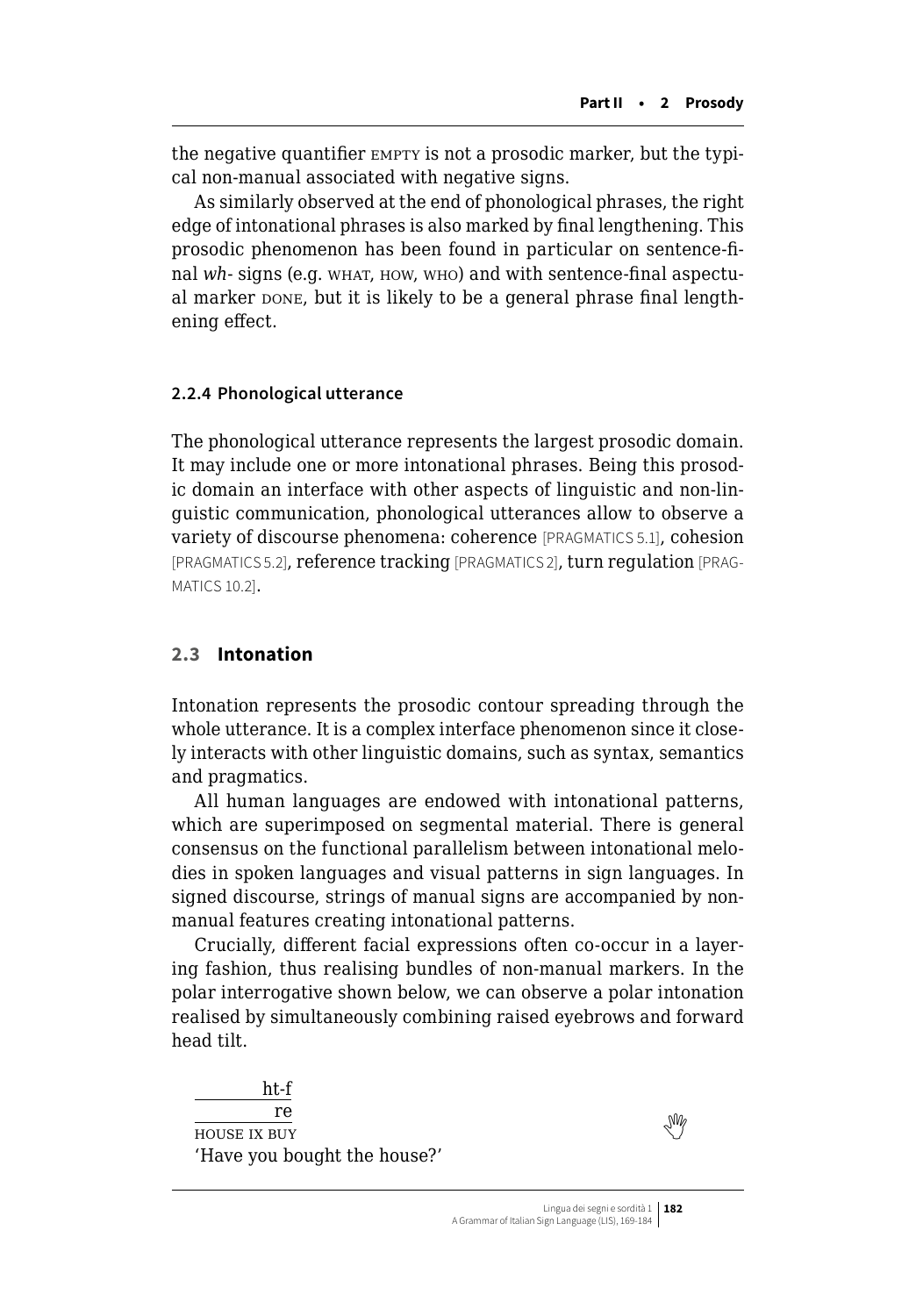The intonational contours characterising the different syntactic constructions in LIS are discussed in detail in the relevant sections in the Syntax Part [SYNTAX]. To illustrate, we present here an overview of the non-manual markers associated with the main syntactic constructions in LIS.

**Table 3** Overview of different non-manual markers, their grammatical function and spreading domain

| <b>Syntactic constructions</b>              | <b>Non-manual markers</b> | <b>Spreading domain</b>                                            |
|---------------------------------------------|---------------------------|--------------------------------------------------------------------|
| Polar question<br>[SYNTAX 1.2.1]            | Raised eyebrows           | Whole domain (highest<br>peak at the end)                          |
|                                             | Forward head/body lean    | Especially at the end of<br>the domain                             |
| Wh-question<br>[SYNTAX 1.2.3]               | Lowered eyebrows          | Interrogative wh-sign or<br>the whole interrogative<br>sentence    |
| Restrictive relative clause<br>[SYNTAX 3.4] | Raised eyebrows           | Whole domain (highest<br>peak over the sign PE) or<br>over PE only |
|                                             | Squinted eyes             | Whole domain (highest<br>peak over the sign PE) or<br>over PE only |
|                                             | Head nod                  | Right edge                                                         |
|                                             | Eye blink                 | Right edge                                                         |
| Non-restrictive relative                    | Head nod                  | Left and right edge                                                |
| clause [SYNTAX 3.4.7]                       | Eye blink                 | Left and right edge                                                |
| Conditional clause                          | Raised eyebrows           | Whole domain                                                       |
| [SYNTAX 3.5.1]                              | Chin down                 | Right edge                                                         |
| Contrastive focus                           | Raised eyebrows           | Whole domain                                                       |
| [PRAGMATICS 4.3.1]                          | Wide-open eyes            | Whole domain                                                       |
| Aboutness topic                             | Raised eyebrows           | Whole domain                                                       |
| [PRAGMATICS 4.3.2]                          | Squinted eyes             | Whole domain                                                       |
|                                             | Eye blink                 | Right edge                                                         |
|                                             | Head nod                  | Right edge                                                         |

## **2.4 Interaction**

For details on the cues that are used by LIS signers to regulate interaction, the reader is referred to the Chapter on Communicative Interaction [PRAGMATICS 10].